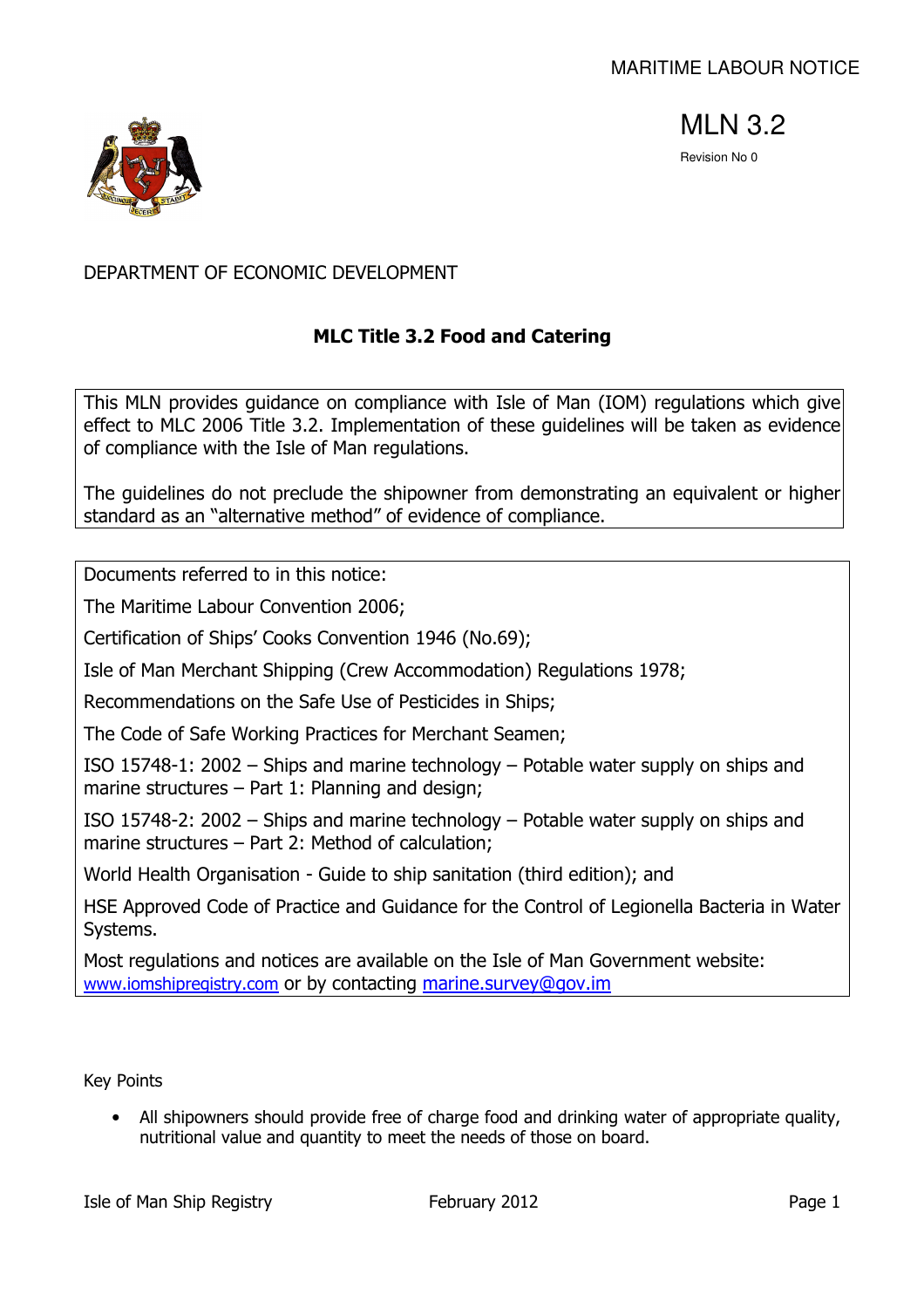- Food hygiene principles and the provision and maintenance of fresh water must be applied regardless of the age, size and type of vessel.
- Bacterial contamination is the most serious risk to food and fresh water safety.
- Those preparing or serving food must be properly trained and demonstrate a working knowledge of the principles and practices of food hygiene.
- Prevention using a risk assessment and management approach is one of the most effective means of ensuring food and fresh water safety.
- The Isle of Man requires that "The Code of Safe Working Practices for Merchant Seamen" is carried on board ships registered in the Isle of Man. Detailed advice specific to galley operations is available in Chapter 14.
- The Maritime Labour Convention 2006 also covers standards for Food and Catering for ships to which the convention applies (Title 3.2 of the Convention) and this Maritime Labour Notice reflects that provision.

## Guidelines for Compliance – Food and Catering

- Part 1: Cook and catering staff qualifications.
- Part 2: Food safety and hygiene including guidance on diet and nutrition.
- Part 3: Water, including its supply, storage and distribution and directions on maintenance of water systems.

## Part 1: Cook and catering staff qualifications

1. Cook and catering staff qualifications

- 1. The shipowner is responsible for making sure that no seafarer under the age of 18 is employed or engaged or works as a ship's cook.
- 2. It is the shipowner's responsibility to make sure that MLC ships operating with a prescribed manning of 6 or more seafarers, on voyages of more than 3 days or more than 36 hours from a safe port, carry a fully qualified cook.
- 3. A ship's cook should have evidence of qualifications as a ship's cook, such as:-
	- 1. National Vocational Qualification (NVQ) Level II in catering and hospitality; or
	- 2. certificates of qualification as a ship's cook issued by countries that have ratified the Maritime Labour Convention 2006; or
	- 3. certificates of qualification as a ship's cook issued by countries that have ratified the Certification of Ships Cooks Convention, 1946 (No.69); or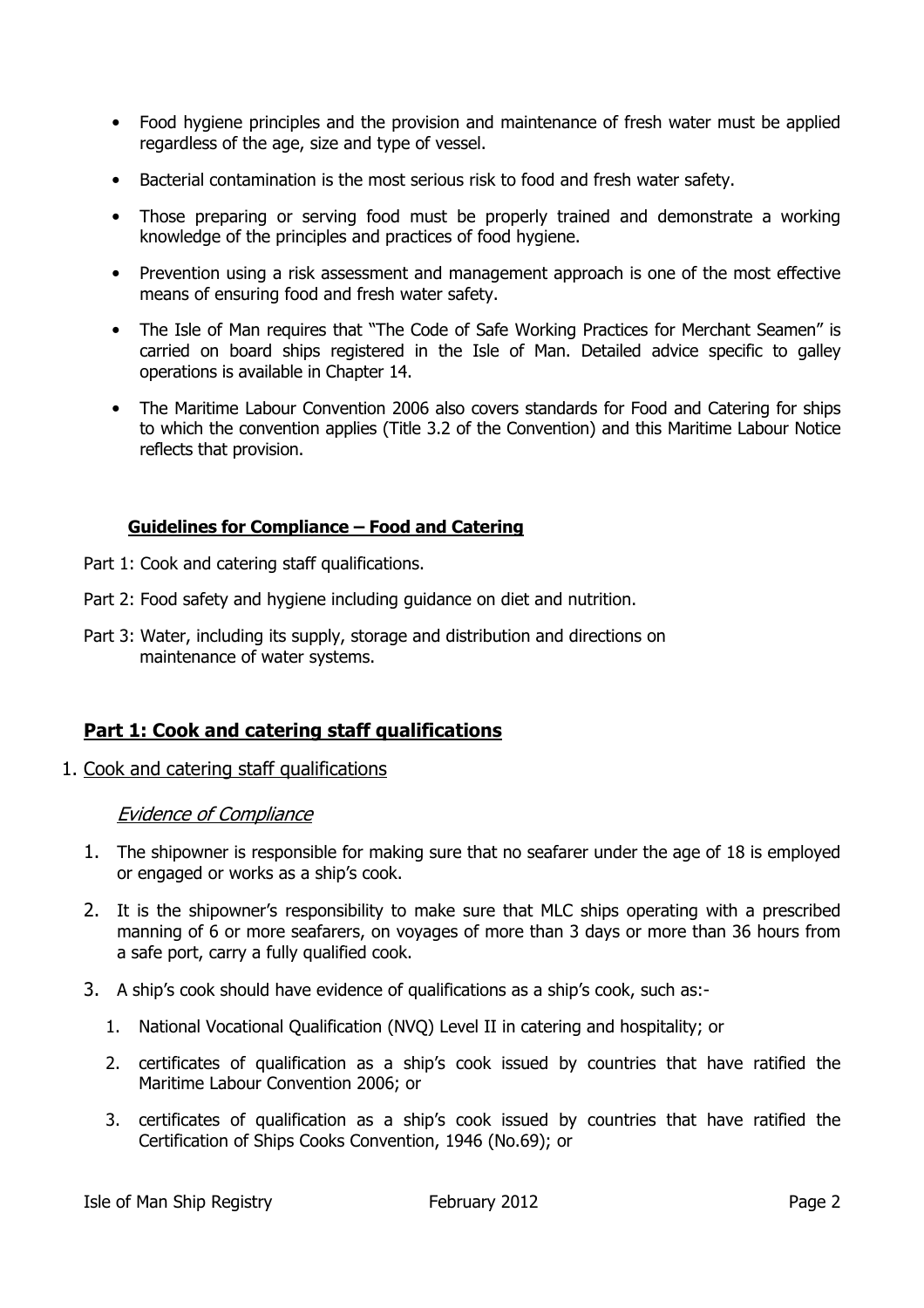- 4. confirmation that they have been serving as a chef in a professional kitchen, commercial yacht or passenger ship and evidence that they have completed training in food and personal hygiene, food storage, stock control, and environmental protection and catering health and safety; or
- 5. confirmation that they have served as a ship's cook before the Maritime Labour Convention 2006 has been ratified by the Isle of Man and evidence that they have completed training in food and personal hygiene, food storage, stock control, and environmental protection and catering health and safety;
- 4. Where an MLC ship has a prescribed manning of less than 6 seafarers and a trading pattern where voyages are not more than 3 days or not more than 36 hours from a safe port then a fully qualified cook is not required. In such cases the training or instruction provided for all catering staff involved in the processing of food is required. *(paragraph 5 below)*
- 5. All catering staff involved in the processing of food should be properly trained and instructed for their position and have evidence of completion of a training course or of being instructed in food and personal hygiene and handling and storage of food. This should be available at the initial MLC inspection.
- 6. The Isle of Man Ship Registry can issue a dispensation in exceptional circumstances for a nonfully qualified cook to serve on a specific ship. The dispensation would only be valid for a specified limited period and for not more than one month from the date of issue.

## Part 2: Food safety and hygiene including guidance on diet and nutrition

This Part covers construction, design, equipment and maintenance of galley areas, health and safety, diet and nutrition, food and personal hygiene, preparation, cooking and food service, storage and cleaning.

## 2. Design, construction, equipment and maintenance of galley areas

- 1. Food areas should be designed, constructed, equipped and properly maintained to enable good hygiene and suitable health and safety standards. Materials used for decks, bulkheads, deckheads and doors should be durable, non-absorbent, smooth and easy to clean with no sharp edges or corners.
- 2. Work surfaces should be constructed from a suitable material such as stainless steel. Other durable, non-absorbent, smooth materials may be used as long as they can also be maintained in a good condition and are easy to clean and disinfect.
- 3. Decks should be anti-slip and be provided with gutters and scuppers to ensure effective drainage where necessary. Scuppers when used should be fitted with drain traps.
- 4. The design and layout should enable clear access below, behind or between equipment, or it should be properly sealed/integrated to prevent the accumulation of debris in inaccessible spaces. So far as practical, refrigeration units should not be located close to ovens or other large galley cooking units. There should be adequate working space to provide a safe working environment.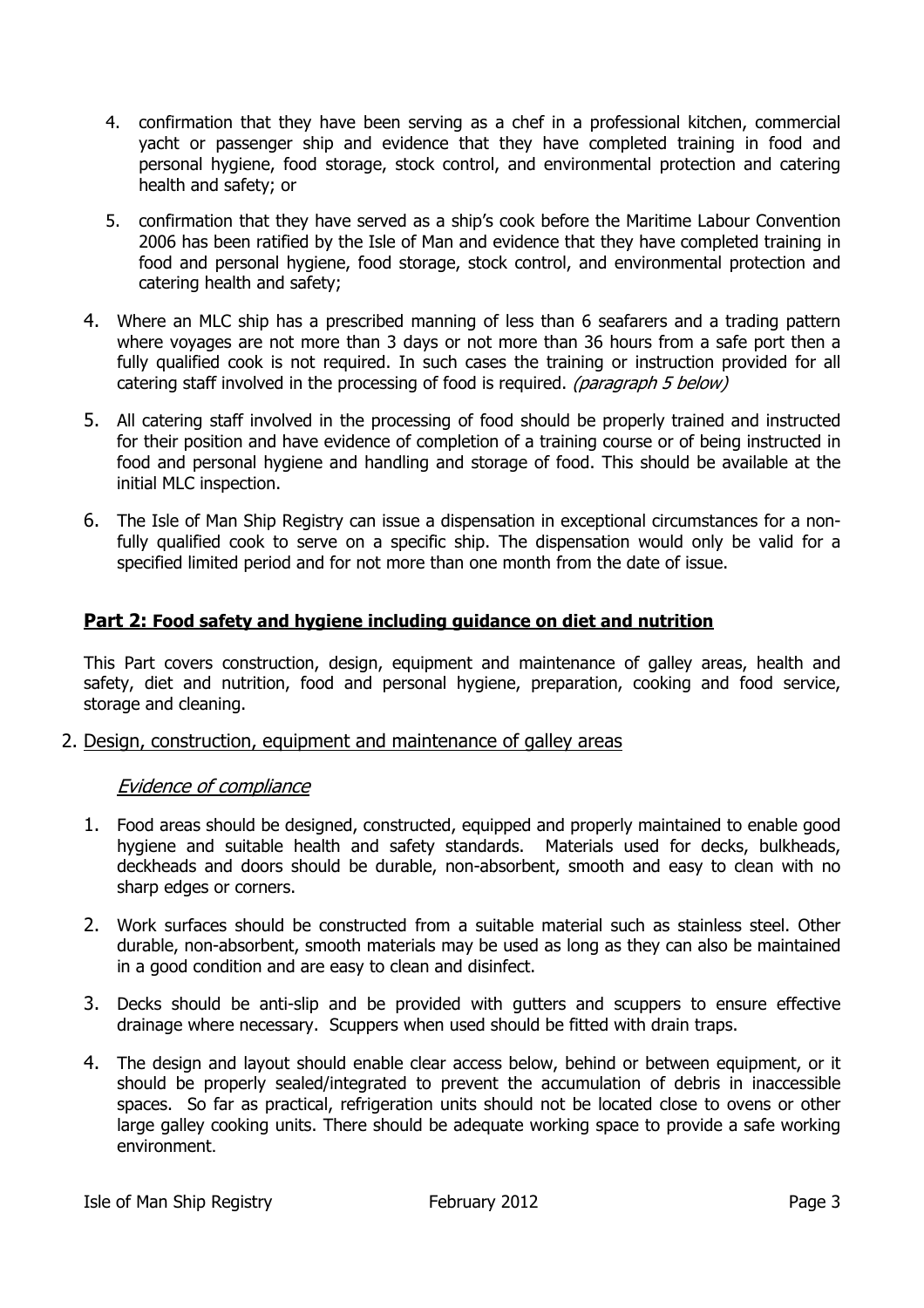- 5. The ventilation system in the galley should be independent from other ventilation systems on board the ship and arranged to ensure an adequate supply of fresh air and the efficient discharge of fumes. The system should include a supply fan and an exhaust fan to draw off fumes from cooking appliances and discharge them into the open air.
- 6. The ventilation system should be adequate to maintain reasonable temperatures and humidity levels. Condensation particularly on deck heads can be a problem but with suitable mechanical ventilation this can be kept under control. Supplementary ventilation should be provided for particular hot spots. Ventilation ducting should be accessible and regularly cleaned to minimise the risk of fire.
- 7. An intervening air space should be provided between any WC and the galley/food preparation rooms.
- 8. Equipment should be adequate for the number of crew and fit for purpose. Equipment and utensils shall be fixed in place or stored safely to avoid damage or injury when the ship rolls. Equipment should be stored so as to protect it against contamination.
- 9. Dedicated hand wash basins with provision for soap and towels should be provided for the use of the catering staff. In addition dedicated sinks for food preparation and equipment washing should also be provided.

## 3. Health and Safety Issues

- 1. The galley and store area working environment contains many obvious and potential hazards such as extreme surface and ambient temperatures, humidity, cleaning substances, electrical equipment, fumes and knives. Equipment such as deep fat fryers, are also potentially hazardous. Practical control measures should be in place to reduce the risk of injury in the catering environment, which should include:
	- 1. Anyone working in the catering areas should be provided with appropriate protective clothing and specialist anti-slip, protected toe cap footwear.
	- 2. Knives and other sharp utensils should not be left in a sink or washing-up bowl submerged in water.
	- 3. Stowage items should be properly secured:
		- i. Pots and pans should be secured during cooking and only filled to safe levels particularly in heavy seas.
		- ii. Protective guards shall be fitted on mechanical fans, food mixers and other kitchen equipment with exposed blades or other dangerous parts.
		- iii. Electrical equipment, including wiring in the galley and store areas should be regularly inspected by either a qualified member of the crew or a shore side contractor.
	- 4. Burns and scalds are common injuries. A first-aid box should be provided either in the galley or a suitable area convenient to the galley. The contents of the first-aid box should be checked and when necessary replenished at appropriate intervals. A notice stating the action to take if someone is burned or scalded should be prominently displayed in or close by the galley.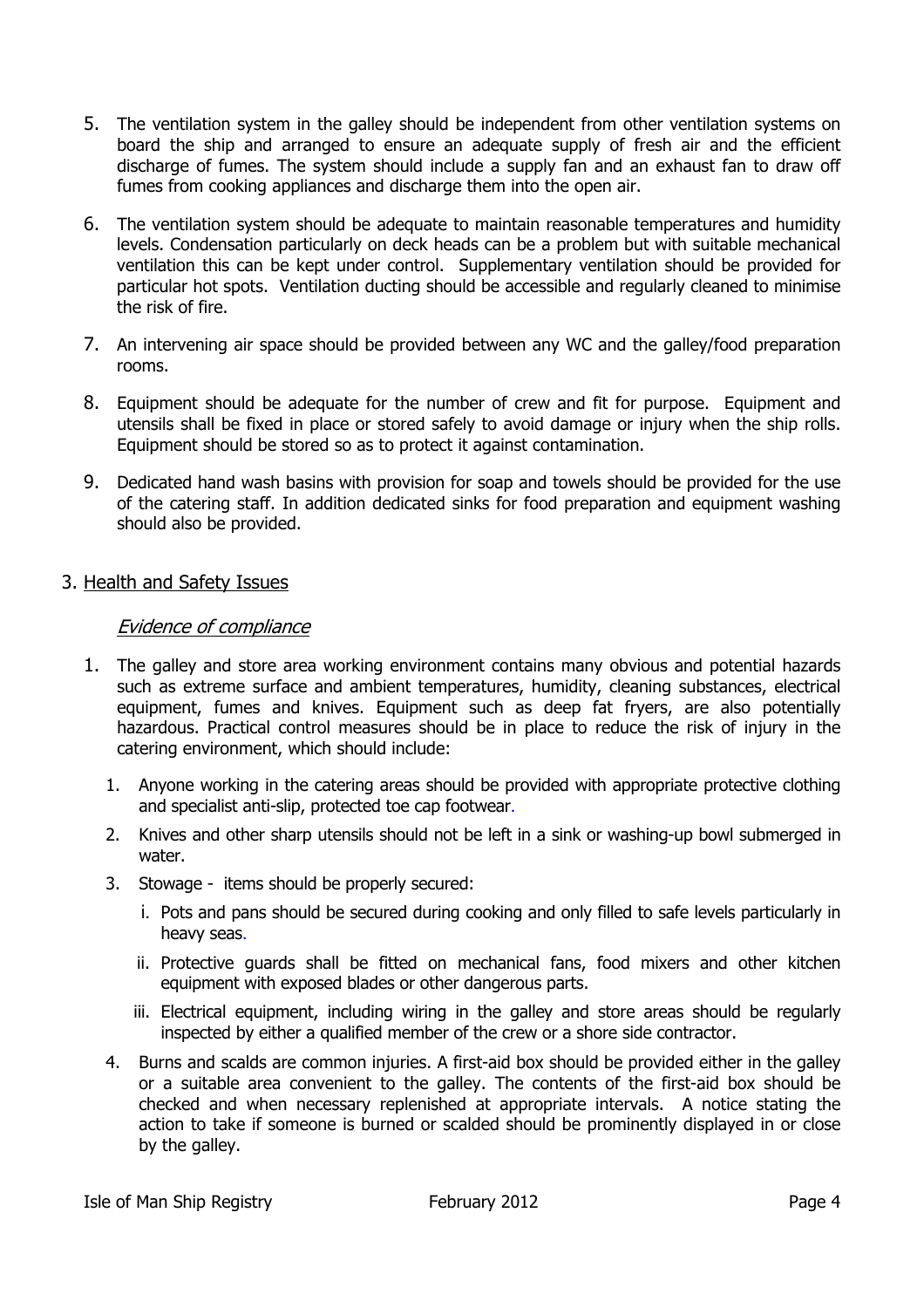- 5. The use of anti-bacterial hand cleaners, moisturising cream and barrier creams should be encouraged to reduce the risk of skin infections, particularly dermatitis.
- 6. Detailed advice specific to galley operations is available in Chapter 14 of the Code of Safety Working Practices for Merchant Seamen.

## 4. Diet and Nutrition

## Evidence of compliance

- 1. Shipowners are responsible for providing food and drinking water of appropriate quality, nutritional value and quantity that adequately covers the ship's requirements.
- 2. Shipowners are also responsible for providing seafarers with food and water free of charge during their period of engagement on board the ship.
- 3. A good variety of food provides a healthy diet. Meals should provide a balance of carbohydrates, protein, fat and fibre, vitamins and minerals. Food should be prepared and cooked with minimum levels of salt, fat and sugar. As a general guide:
	- 1. High energy food (carbohydrates) includes bread, potatoes, rice pasta, and breakfast cereals.
	- 2. High protein food includes fish, meat, poultry, eggs, milk and other dairy products (check the fat content of some cheeses).
	- 3. Vitamins and minerals are contained in fruit and vegetables, fresh, frozen, dried and canned, including fruit juice.
	- 4. Drinks as with food a balanced intake is important. Not too much sugar, caffeine and calories. Water, fruit juices and low fat milk are all good alternatives.
	- 5. Provision should be made for any special needs because of religion, special dietary requirements, or customary dietary practices where certain rules or requirements in relation to some food or with the way the food is prepared must be observed.
	- 6. Catering staff should be aware of the dangers associated with food allergies. If a person with a food allergy inadvertently eats even a small amount of that food this can make them very ill or in extreme cases cause death. Some problem ingredients are peanuts, nuts, gluten, fish, soya, celery, mustard, sesame seeds and sulphur dioxide.

## 5. Food Hygiene

## 1. Hazard Analysis and Critical Control Point (HACCP) system

1. In the case of companies operating large passenger/cruise ships and other vessels with a substantial crew complement, the philosophy of the International Safety Management Code is likely to have been extended already to include food and fresh water safety and hygiene issues, based on a Hazard Analysis and Critical Control Point (HACCP) system. A HACCP system is a structured and documented hazard analysis system, identifying critical control points and specific actions to be taken at those points. HACCP is required under food safety legislation, and is applicable to food businesses. Such systems are based on a robust food safety policy and detailed procedures, all fully documented that will extend far beyond the primary advice contained in this MLN.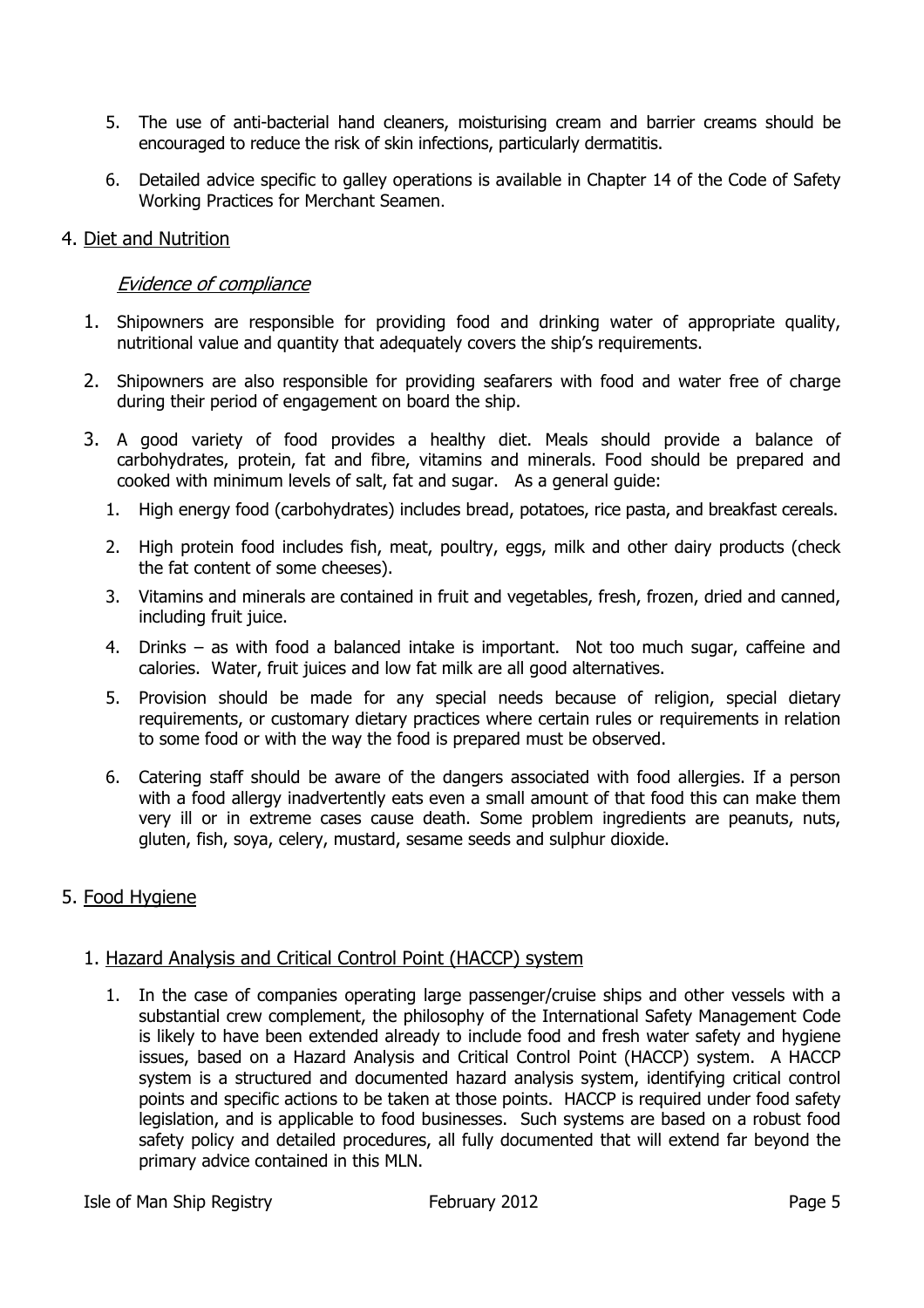## Evidence of Compliance

## 2. Food hygiene practice

- 1. Traditionally the basis for food hygiene standards has been the use of clean, well maintained catering spaces and the avoidance of unsanitary conditions. Even in clean, well-maintained galleys however, care must be taken not to handle food carelessly with insufficient regard to food safety. Good food hygiene is more than cleanliness; it requires food to be protected from the risk of harmful contamination by bacteria, chemicals and other foreign bodies from point of delivery to point of consumption. Bacterial contamination is the most serious risk to food safety and causes the majority of food poisoning cases but physical and chemical contamination may also occur accidentally, for example, from loose buttons, jewellery, other foreign bodies or from cleaning agents.
- 2. Good food hygiene requires the sourcing of safe food. In certain circumstances unsafe food will always remain unsafe regardless of the measures taken.

## 3. Examples of causes of food poisoning

- 1. Preparation of food too far in advance and stored at room temperature;
- 2. Cooling food too slowly prior to refrigeration;
- 3. Not reheating food to high enough temperatures to destroy harmful bacteria;
- 4. Using contaminated cooked food;
- 5. Undercooking;
- 6. Not thawing frozen meat for sufficient time;
- 7. Cross contamination from raw food to cooked food;
- 8. Storing hot food below 63°C;
- 9. Infected food handlers; and
- 10. Improper use of leftovers.

## 4. Bacteria

1. No catering environment operates without harmful bacteria being present at some time, and plenty of food is produced in environments where microbiological environmental levels are very low. A good HACCP system will prevent illness in these circumstances. Small numbers of certain bacteria such as Salmonellae can cause serious illness. Most pathogenic bacteria are destroyed by adequate cooking but harmful preformed bacterial toxin, mycotoxins and algal toxins are unaffected by heat. Pathogenic bacteria also thrive in cool, dry and anaerobic conditions. Raw meat is considered to be high risk because of the likely presence of E.Coli, Salmonellae, L. monocytogenes. Depending on the source viable cysts of intestinal parasites may also exist. Good practice before cooking or processing should prevent bacteria multiplying to the extent that would cause illness or food spoilage.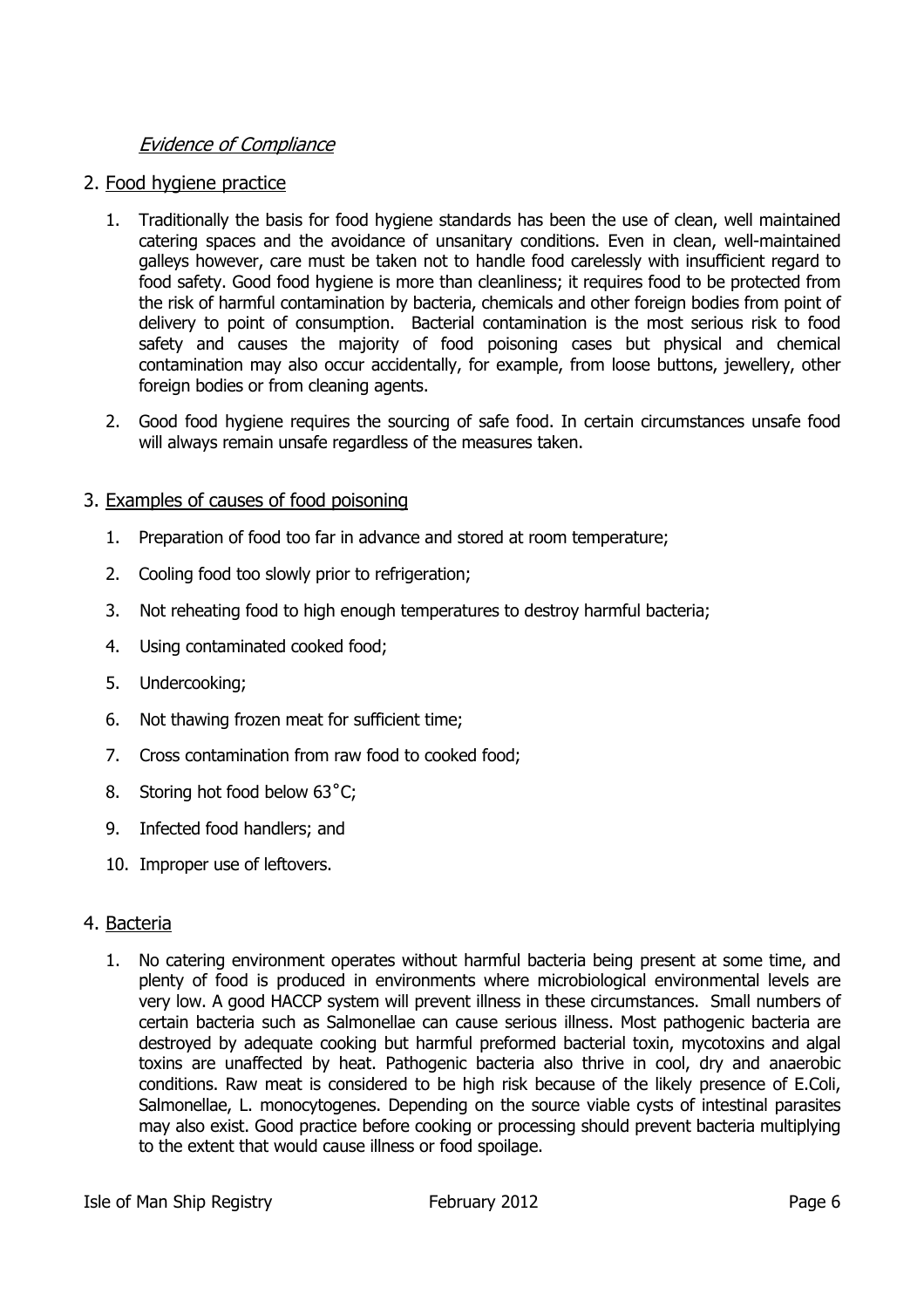- 2. Bacteria levels rise rapidly in a warm moist environment on certain foods that support their growth, such as high protein foods. However foods with high levels of sugar, salt or other preservatives do not provide favourable growth conditions.
- 3. "High risk" foods, those most commonly implicated in food poisoning cases, are considered to be food that supports bacterial growth and is ready to eat without further cooking. For example:
	- i. cooked meat, poultry and rice;
	- ii. meat products such as gravy and stock;
	- iii. milk, cream, eggs, and egg products; and
	- iv. shellfish and other seafood.
- 4. Raw meat although a source of bacteria is not considered to be "high risk" because it is generally cooked before consumption.
- 5. People often harbour some types of harmful bacteria at some point hands are particularly susceptible.
- 6. This MLN also provides guidance on other common sources of harmful bacteria such as insects, flies, rodents etc, dust and waste food an.

#### 5. Bacterial Food Contamination

- 1. Contaminated food looks, tastes and smells completely normal unless it is so contaminated spoilage occurs. Bacteria levels in high risk food and raw meat will rise rapidly in warm conditions. Contamination usually occurs through recklessness, ignorance and people taking short cuts, and handling or storing food carelessly.
- 2. Bacteria can pass directly from the source to high risk food, for example raw meat can contaminate cooked meat where human, animal or insect intervention occurs. Cross contamination, where bacteria are transferred by some other means is a constant threat to food safety. The main "vehicles" are hands, hand and food contact surfaces, cloths and equipment. Other "vehicles" include water, other foods and insects.

#### 6. Prevention of bacterial food poisoning

- 1. Food must be protected against contamination. High standards of personal cleanliness and food safety must be observed. Any existing bacteria already in the food must be prevented from growing to dangerous levels. Most bacteria can be destroyed by thorough cooking but not pre-formed toxins. To reduce the risk of food poisoning a range of control measures should be put in place covering:
	- i. Personal hygiene;
	- ii. Temperature control (keep food hot  $>63^{\circ}$ C or cold  $<5^{\circ}$ C);
	- iii. Segregation of raw and cooked foods;
	- iv. Ensuring no risk of cross contamination via hands, cloths etc;
	- v. Thorough cooking;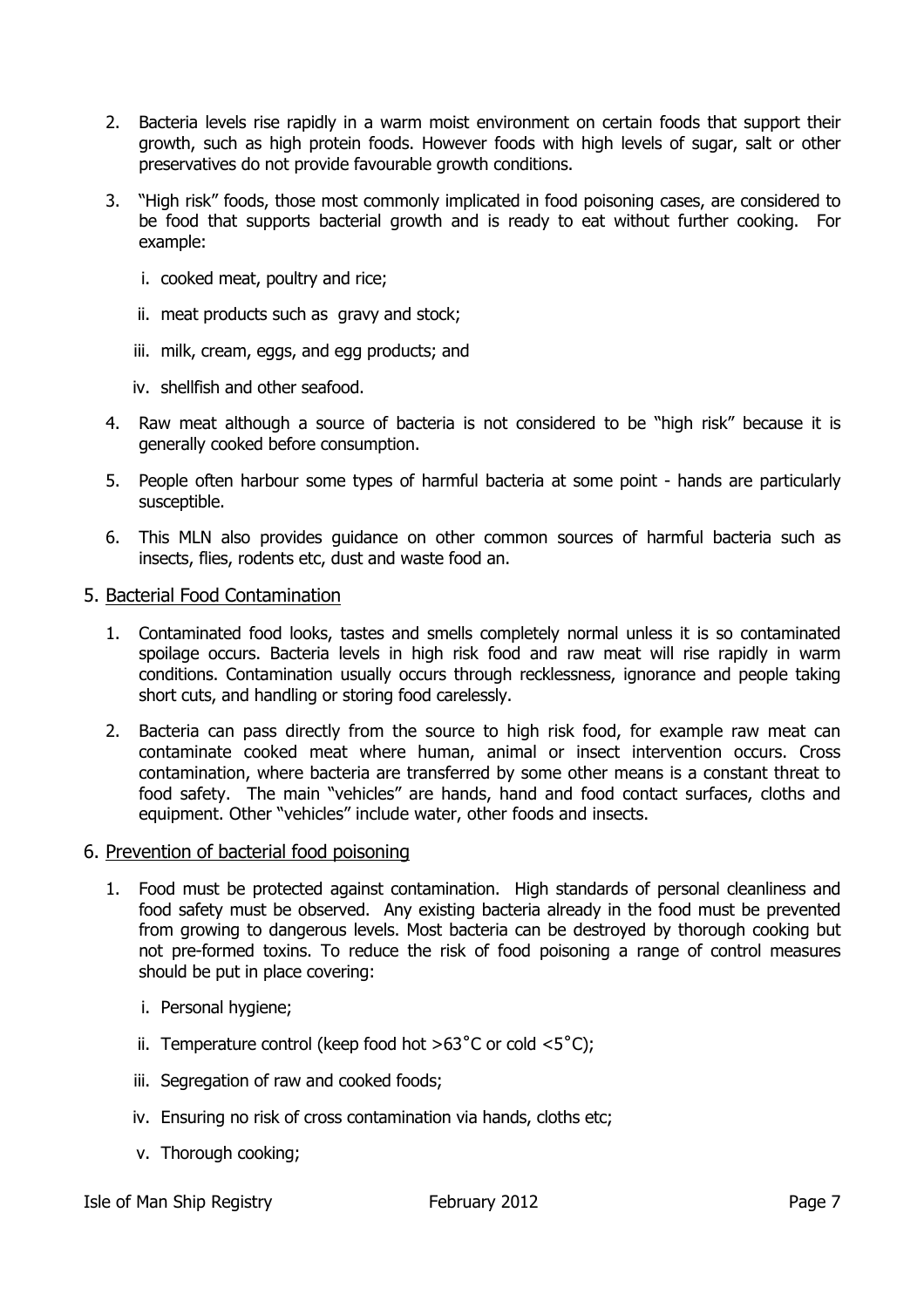- vi. Adequate and proper cleaning; and
- vii. Purchasing safe supplies and ensuring safe delivery.

#### 7. Cross contamination with food allergens

1. It is important for catering staff to be aware of the risk of allergen cross contamination in situations where a seafarer has asked for food to be free of a certain ingredient to which they are allergic or intolerant. A number of steps can be taken to reduce the risk, including preparing the food from scratch, keeping surfaces clear of the allergen of concern, using separate utensils to prepare and serve the allergen free food, avoiding transference of crumbs or seeds from other foods and by using correctly labelled airtight containers.

#### 8. Personal Hygiene

- 1. It is essential for food handlers to strictly observe and practice high standards of personal cleanliness. They should be clean and tidy and wear suitable light coloured protective clothing.
- 2. There must be adequate hand wash basins with soap and hand drying facilities available to the catering staff. Disposable towels or a hot air dryer are better than a traditional towel. Food handlers must wash their hands regularly and always on entering the galley, before handling any food or equipment, after smoking and/or touching hair, nose, mouth, dirty clothing etc. Hands must also be washed after visiting the WC, and in between handling raw and cooked food.
- 3. Toilets with hand wash basins should be situated near to, but separate from, the galley. Prominent signs about washing hands should be displayed.
- 4. Food handlers should avoid so far as possible direct contact between hands and food, by using tongs for example. Appropriate protective gloves may be worn but they can give a false sense of security.
- 5. Cuts, spots, sores, etc should be completely covered by coloured waterproof dressings.

## 9. Fitness to work

1. Anyone working with food with food poisoning symptoms, for example diarrhoea and vomiting, or suspected of carrying food poisoning organisms because of close contact with a confirmed case should be immediately excluded from any job which might expose food/water to the risk of contamination. If a food handler has suffered sickness and diarrhoea they should not handle food for at least 48 hours after the symptoms have ceased. Several other conditions require infected persons to be similarly excluded for varying lengths of time according to medical advice. Secondary infections associated with boils and septic cuts, respiratory infections from heavy colds may also require the suspension of food handlers until successfully treated.

## 10. Preparation and cooking

1. Defrosting of raw meat and poultry should be carried out in controlled conditions and not simply be left to thaw at room temperatures, particularly in a warm galley. Thawing should take place in a cool, clean area, separate from other foods that may be exposed to risk of contamination from thawed liquid. The food should be covered and stored in a container on a grille so that it is not resting in the thawed liquid. If there is a food handling room within the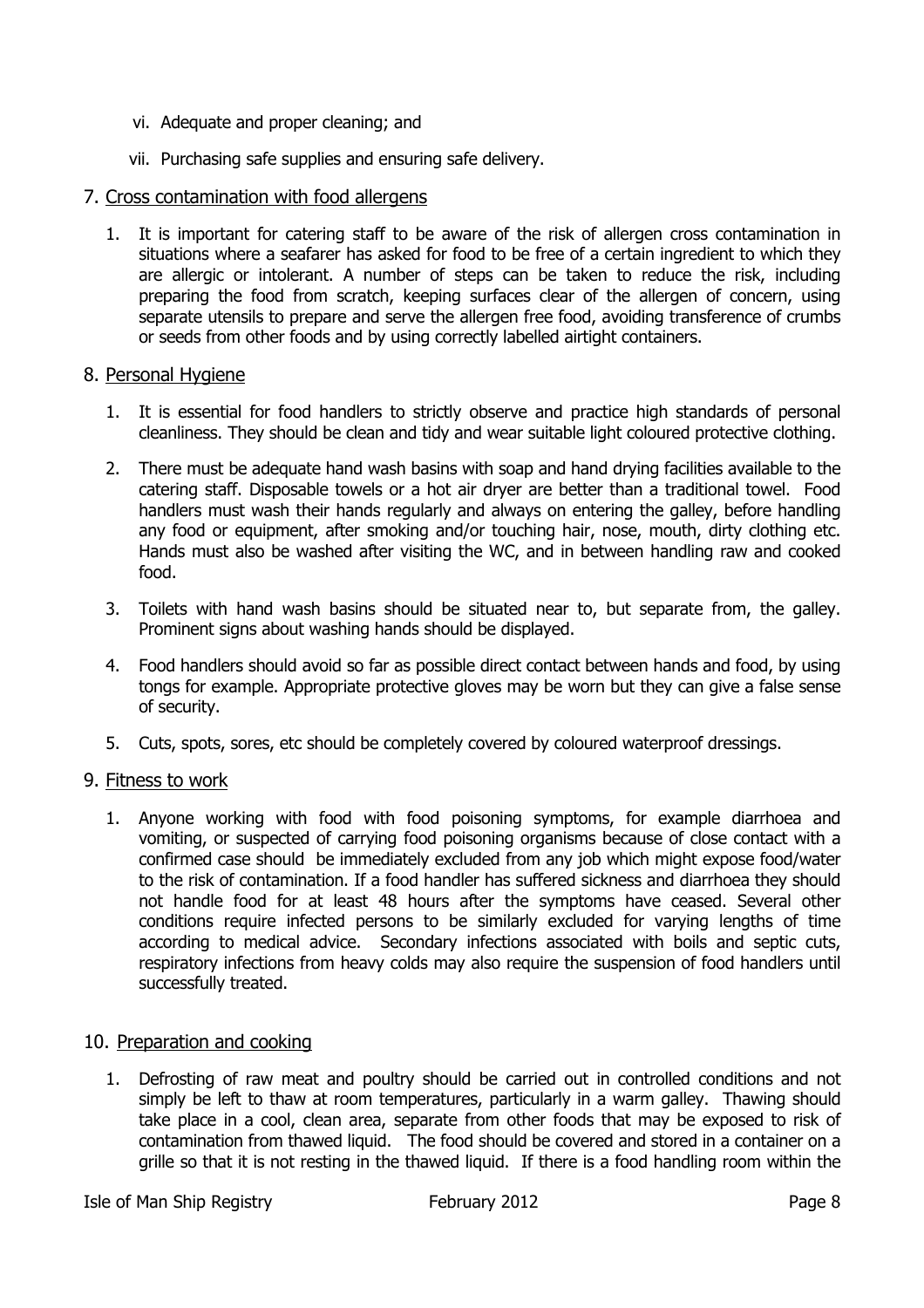cold stores area this may be used. It is important to check that meat or chicken etc is thoroughly defrosted before cooking.

- 2. Bacteria thrive in warm conditions, so raw meat, poultry, fish etc should not be left in the so called danger zone (5˚C - 63˚C) for longer than is absolutely necessary. A general rule when handling food during and after preparation would be a single period of up to 2 hours at room temperatures. In very high temperatures the handling period should be reduced to about 1½ hours.
- 3. Most harmful bacteria can be destroyed by thorough cooking. It is however acceptable to serve a "rare" steak, or beef and lamb joint if it is a whole cut or joint of meat and the steak or joint has been properly sealed over a high heat to destroy any bacteria that might be on the surface. The following types of meat can have bacteria distributed throughout the mass of the meat, they must therefore be cooked thoroughly:
	- i. Poultry
	- ii. Pork
	- iii. Burgers, sausages, kebabs
	- iv. Rolled joints using more than one cut
	- v. Mincemeat
- 4. A skewer may be used to test that poultry and meat joints are thoroughly cooked; juices should run clear. A centre temperature of 75<sup>°</sup>C is usually required and may be verified using a probe thermometer, the probe having been properly disinfected before use. Furthermore the thermometer's manufacturer's instructions must be followed and its accuracy verified.
- 5. Where practical, separate work surfaces should be set aside for the preparation of raw meat which should not be used for the preparation of foods that will be eaten without further cooking. If the same work surface has to be used, care must be taken to ensure it is cleaned and disinfected between handling raw and cooked meats or other ready-to-eat products. Separate chopping boards clearly assigned, generally, by colour may be used to maintain segregation.

#### 11. Food Service

1. Ideally food should be consumed as soon as it is prepared /cooked but patterns of work and other unplanned factors can delay meal times. If there are significant delays, cold cuts can be stored in the fridge or in a chill display unit until the crew are ready to eat. Hot food can be safely left in the pot over a very low heat so long as it is regularly stirred to maintain a safe temperature of 63°C or it can be stored in a hot press.

#### 12. Leftovers

- 1. Cooling of high risk food must be done quickly to avoid potential health risks. Small amounts of food should cool relatively quickly but the process can be speeded up if necessary. For example,
	- i. If available use a larder with a lower room temperature.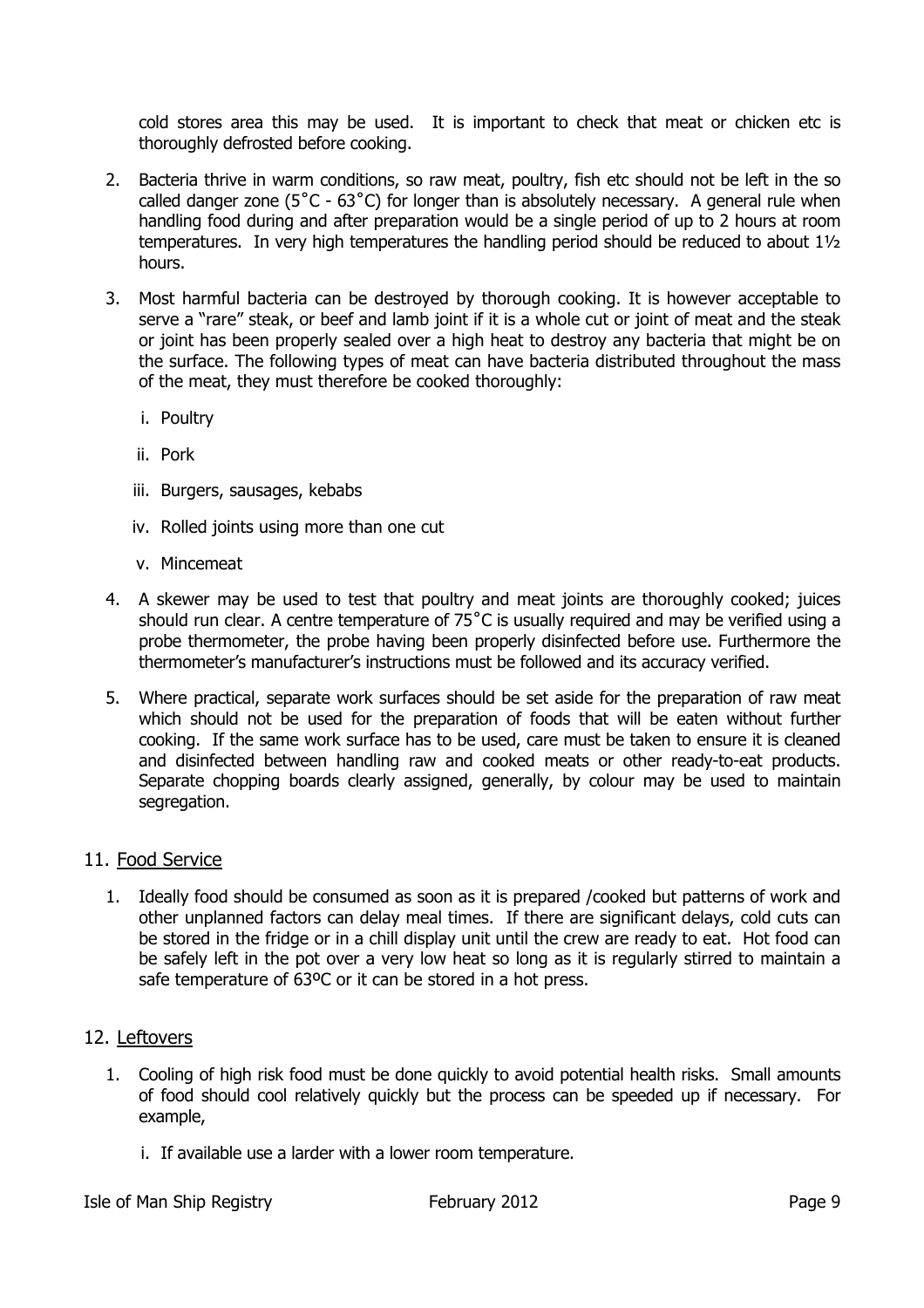- ii. Pour liquids into shallow pans and stir frequently.
- iii. Split food into relatively small pieces or batches.
- iv. Use an iced water bath.
- 2. Once cold, leftovers should be date marked and be suitably stored in a fridge and used within 2 days preferably served cold for example as part of a salad. If reheating is absolutely necessary food should be rapidly and thoroughly reheated, but only once. Reheated leftovers must have a core temperature of 75ºC.

## 13. Stores

1. Ships should have adequate storage facilities for all stores. If storage spaces are inadequate, stock levels should be reduced by taking on stores more frequently or if that is not possible, additional storage should be made available. All stock should be rotated as and when necessary.

## 14. Cold Stores

- 1. Safe temperatures for cold stores are generally considered to be 5˚C or colder and minus 18<sup>°</sup>C or colder for chill and freezer cabinets respectively but a slight tolerance of one or two degrees is unlikely to create any significant risk to food safety. If cabinets do not have a means of checking temperatures, a suitable thermometer should be provided. Thermometers should be calibrated periodically but a simple check on a monthly basis, using boiling water (99ºC to 101ºC) or melting ice (-1°C to +1°C) will verify the accuracy of the thermometer.
- 2. In freezer units, the combination of high humidity and fluctuating temperatures (warmer than minus 10˚C) accelerate mould and other spoilage bacterial growth. Fluctuating temperatures may also cause an accumulation of ice deposits. Food should never be stored in front of cooling units as this restricts the circulation of air. Suitable packaging is essential to avoid the loss of moisture from the surface of food which can produce a freezer burn effect on exposed meat cuts or joints.
- 3. If defrosting is not an automatic process, equipment should be defrosted regularly to maintain its efficiency.
- 4. Although fridges and freezer cabinets should be maintained according to the ship's planned maintenance system, cooks and others working in the galley should regularly check the condition of door seals and closing devices as well as routinely monitoring temperatures.
- 5. Chilled raw food must always be kept apart from cooked food, for example, cooked food or milk that requires no further treatment before consumption. Separate refrigerators are preferred although if in the same unit, the raw food must always be placed at the bottom to avoid drip contaminating ready prepared food. Food should also be covered or wrapped to prevent drying out, cross-contamination and absorption of odour.
- 6. All refrigerated room doors should be fitted with means both of opening the door and sounding an alarm from the inside.

#### 15. Dry Stores

1. Dry food stores should be dry, cool, (where possible around 10°C), well lit and ventilated. There should be adequate shelving and pallets to avoid stowage directly on to the deck. Care should be taken to ensure stock is used in strict date rotation and that supplies have the best

Isle of Man Ship Registry **February 2012** Page 10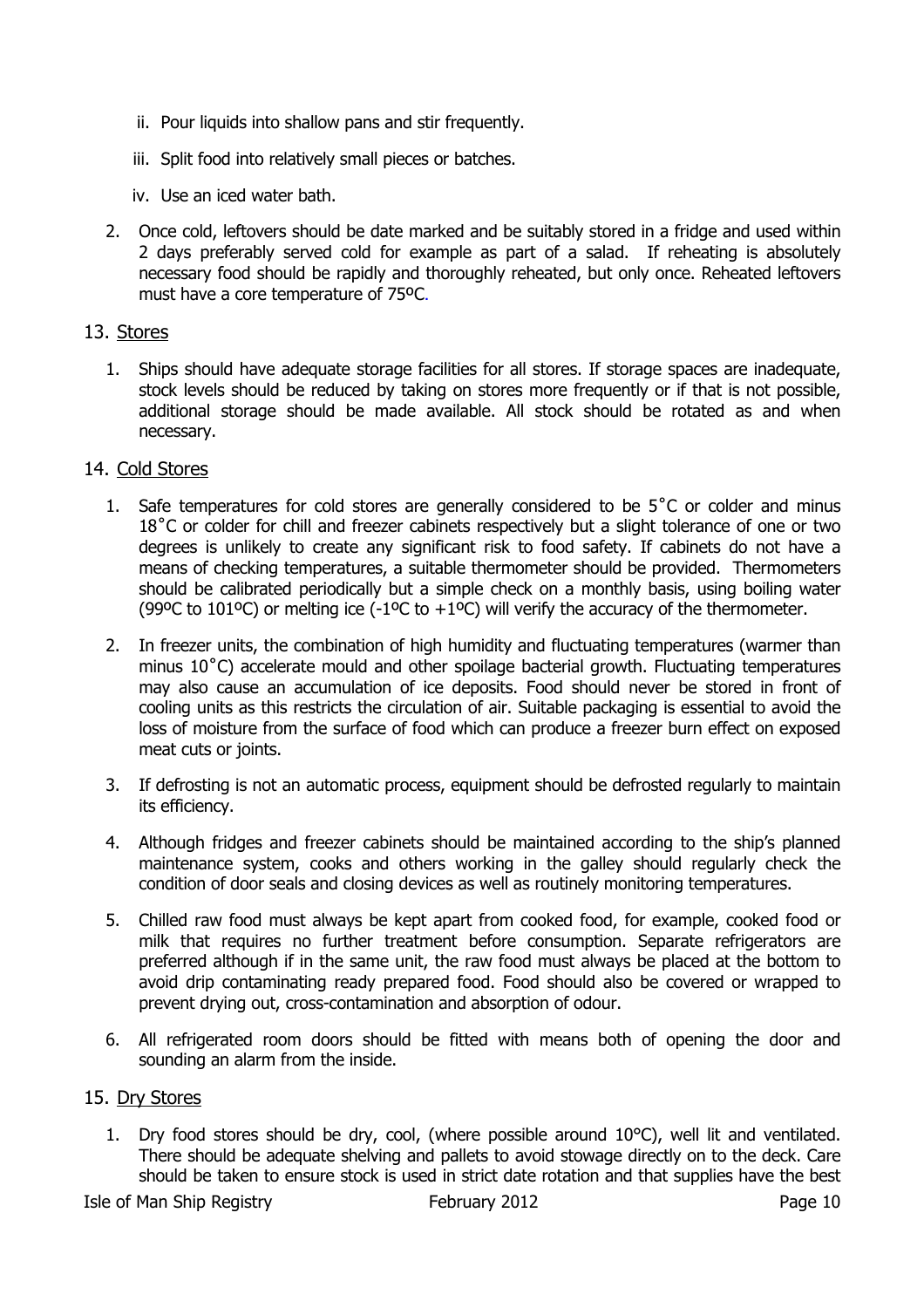possible durability date. Perishable provisions should neither be ordered nor accepted in quantities greater than can be consumed before the expiry date. Daily checks should be made on short-life perishable food such as fresh fruit and vegetables.

## 16. Cleaning

- 1. To avoid a build up of dirt and waste, a "clean as you go" routine should be applied.
- 2. Trays, knives, cutting boards, food preparation machinery and work tops etc that come into contact with food should be thoroughly cleaned and disinfected. Mechanical dishwashers disinfect by virtue of the high rinse temperature. Where dishes are hand washed they should be left to dry rather than using drying cloths, as long as they are put away as soon as they are dry.
- 3. Cloths and towels are a perfect breeding ground for bacteria so they must be washed regularly or discarded. Mops and waste bins should also be regularly washed and stowed in designated places.
- 4. Galley spaces should be cleaned at the end of each working day. Time should be set aside to do a regular systematic thorough clean of all areas including cupboards, store rooms, the deck and bulk heads, extractor fans and canopies. Greasy ventilation ducting is a serious fire hazard and should therefore be cleaned regularly. The frequency of cleaning should be determined using a risk assessment process.
- 5. Care should be taken to protect food and equipment during cleaning operations. Cleaning products and equipment should be safely stored away, preferably in a designated locker.
- 6. Garbage and food waste segregation and disposal arrangements should maintain operational health and safety standards and be in accordance with the ship's garbage management plan.

## 17. Pests

- 1. Good housekeeping obviously minimises the risk of infestation and it is important to ensure that areas, particularly refuse areas are kept in a clean and tidy condition. Waste bins should be emptied regularly and lids should always be fitted unless they are being used. They should also be washed after emptying.
- 2. Flies, cockroaches and rodents present a serious hazard. Food suspected of being contaminated by rodents, flies or cockroaches must be destroyed.
- 3. A responsible member of crew should carry out routine inspections of food areas, particularly undisturbed areas. If pests are found appropriate action should be taken to eradicate or minimise the problem. This should include the use of a pest control book and if necessary the employment of a certified pest control agent.
- 4. Any treatments used should comply with the "Recommendations on the Safe Use of Pesticides in Ships".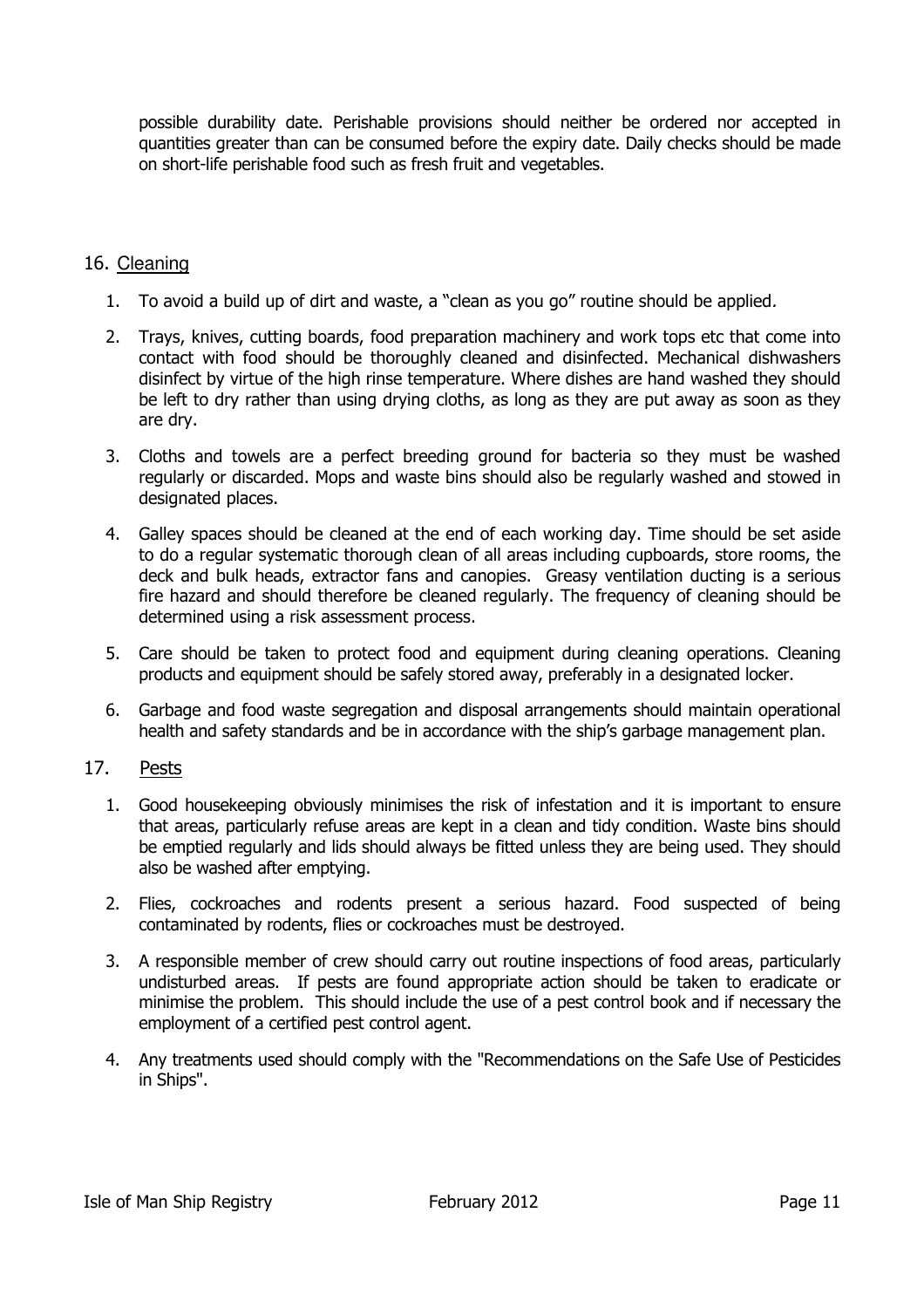## Part 3: Water, including its supply, storage and distribution and directions on maintenance of water systems.

This Part covers fresh water loading and supply arrangements, disinfection, storage, distribution systems and maintenance.

6. General Requirements

### Evidence of compliance

- 1. The shipowner is responsible for ensuring that water provided to the ship does not contain anything which is likely to cause sickness or injury to health or which renders any water unpalatable. In addition, a supply of hot, fresh water and cold drinking water should be provided to any sink, hand wash basin or other washing facilities in a galley.
- 2. Improperly managed water is an established infectious disease transmission route on ships. Outbreaks of illness have been associated with contaminated bunkered water, cross connections between potable and non-potable water, improper loading procedures, poor design and construction of potable water storage tanks and inadequate disinfection. Evidence from outbreaks indicates that sewage is one of the more common sources of the pathogens that cause waterborne disease outbreaks on ships. Care must therefore be taken to manage water properly as detailed in this part.
- 3. The most effective means of ensuring the safety of the fresh water supply is through the use of a risk assessment and management approach that covers the whole process from loading to delivery at the tap and includes a planned maintenance system. All of the information gathered should be used to develop a Fresh Water Safety Plan (FWSP), particularly for ships with a complex system, which could be incorporated into the ship's planned maintenance system. An FWSP should be based on the following format:
	- 1. system assessment and hazard analysis (including an assessment of source water loaded onto the ship);
	- 2. management plan and control measures (the selection and operation of appropriate treatment processes);
	- 3. monitoring and corrective action system in accordance with the plan (the prevention of contamination/re-contamination during storage and distribution);
- 4. Control measures (treatments) will be influenced by the quality of the source water.
- 5. In addition to the above the ship should consider requesting water samples from the supplier prior to bunkering.
- 7. Fresh water loading and supply arrangements

#### Evidence of compliance

- 1. Freshwater obtained from shore mains supply or water barge should be transferred by a designated fresh water hose. Hoses should be durable, with a smooth, impervious lining, and equipped with fittings, including adapters, to permit connection to the shore potable water hydrants and filling connections to prevent their use for loading other liquids. Hoses should be:
	- 1. clearly marked (generally coloured blue);

Isle of Man Ship Registry **February 2012** Page 12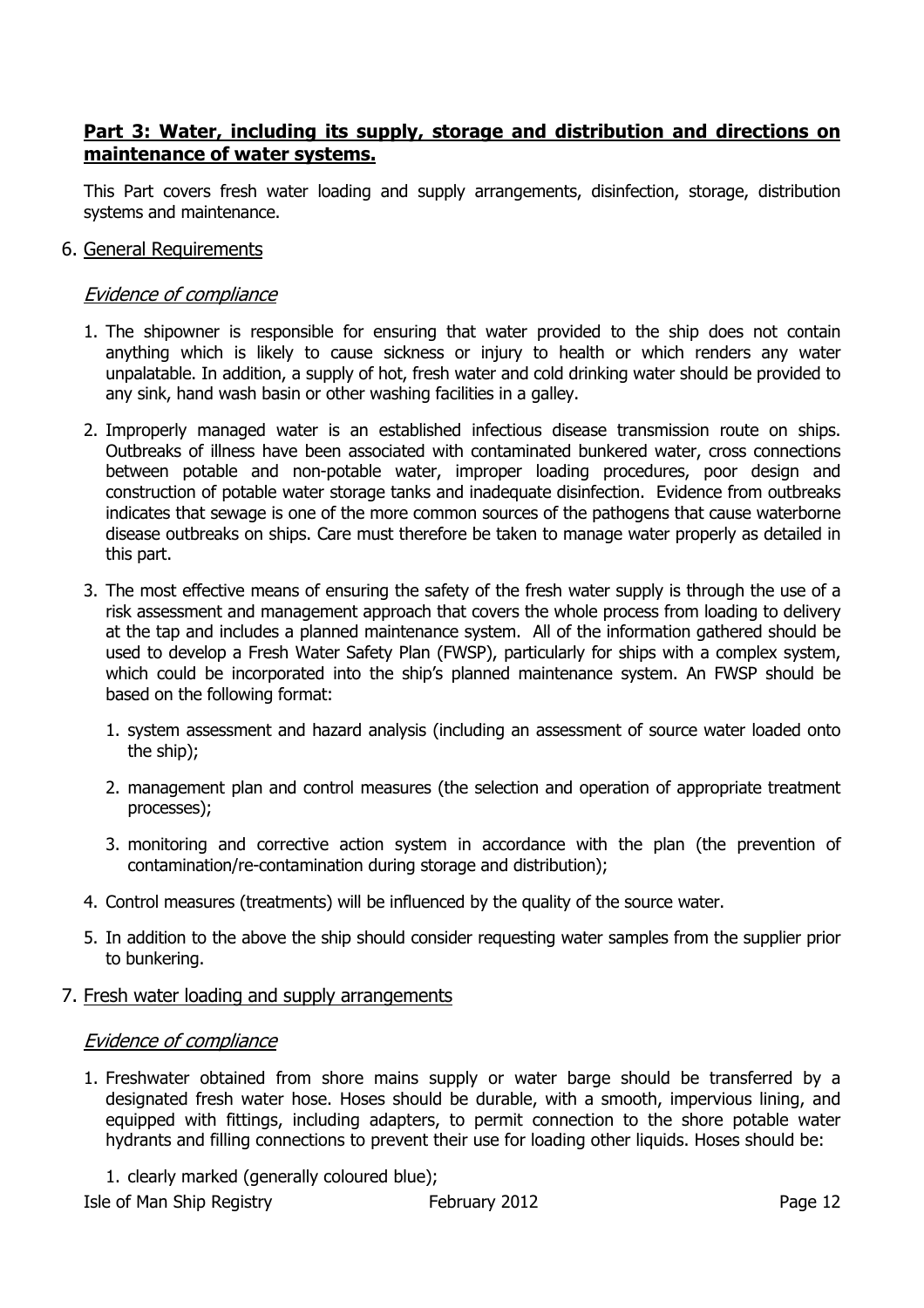- 2. stowed in a locker clear of the deck;
- 3. drained and capped at both ends after use; and
- 4. flushed through and discharged to waste before loading.
- 2. Often ships use quayside hoses, in which case a designated crewmember should ensure that such hoses are in good condition and that they are routinely disinfected, safely stowed and capped in a clean environment.
- 3. Every potable water tank should have a filling line to which a hose can be attached. This line should not be cross-connected with any line of a non-potable water system. Each line should be clearly identified as such and painted blue with a screw cap or plug fastened by a short chain so that the cap does not touch the deck when hanging free.

#### 8. Disinfection

## Evidence of compliance

1. There should be no facility for by-passing primary automatic disinfection systems. Automatic disinfection systems should have a failsafe control arrangement with an audible/visual automatic alarm to prevent the passage of water in the event of any malfunction. The power supply required to operate the alarm should be independent of the disinfection unit power supply.

## 9. Chlorination

## Evidence of compliance

1. The Isle of Man generally accepts chlorine as a disinfectant which requires around 20 minutes contact time to react. It can be the case that shore mains water only contains low concentrations of free chlorine which may be further decreased within the ship environment. Although there is no requirement to do so and control measures will be influenced by the quality of the source water, it is considered good practice to add chlorine as a routine when loading fresh water to a level that produces a 0.2 mg/L (ppm) residual free chlorine or 1.0 mg/L (ppm) chloramine when chloraminated water is supplied. Chlorine should preferably be applied as a hypochlorite solution, using a commercial hypo chlorinator designed for the purpose or by using an automatic chlorination unit in the ship's deck filling line. The concentration may also be achieved by the manual method using the formula contained in the "WHO's Guide to Ship Sanitation". A commercial test kit should be used to check the free chlorine or chloramine levels.

#### 10. Silver-coated filter candles

## Evidence of compliance

1. These filters retain suspended matter and they have a bactericidal effect. Treatment is instantaneous without any addition of chemicals.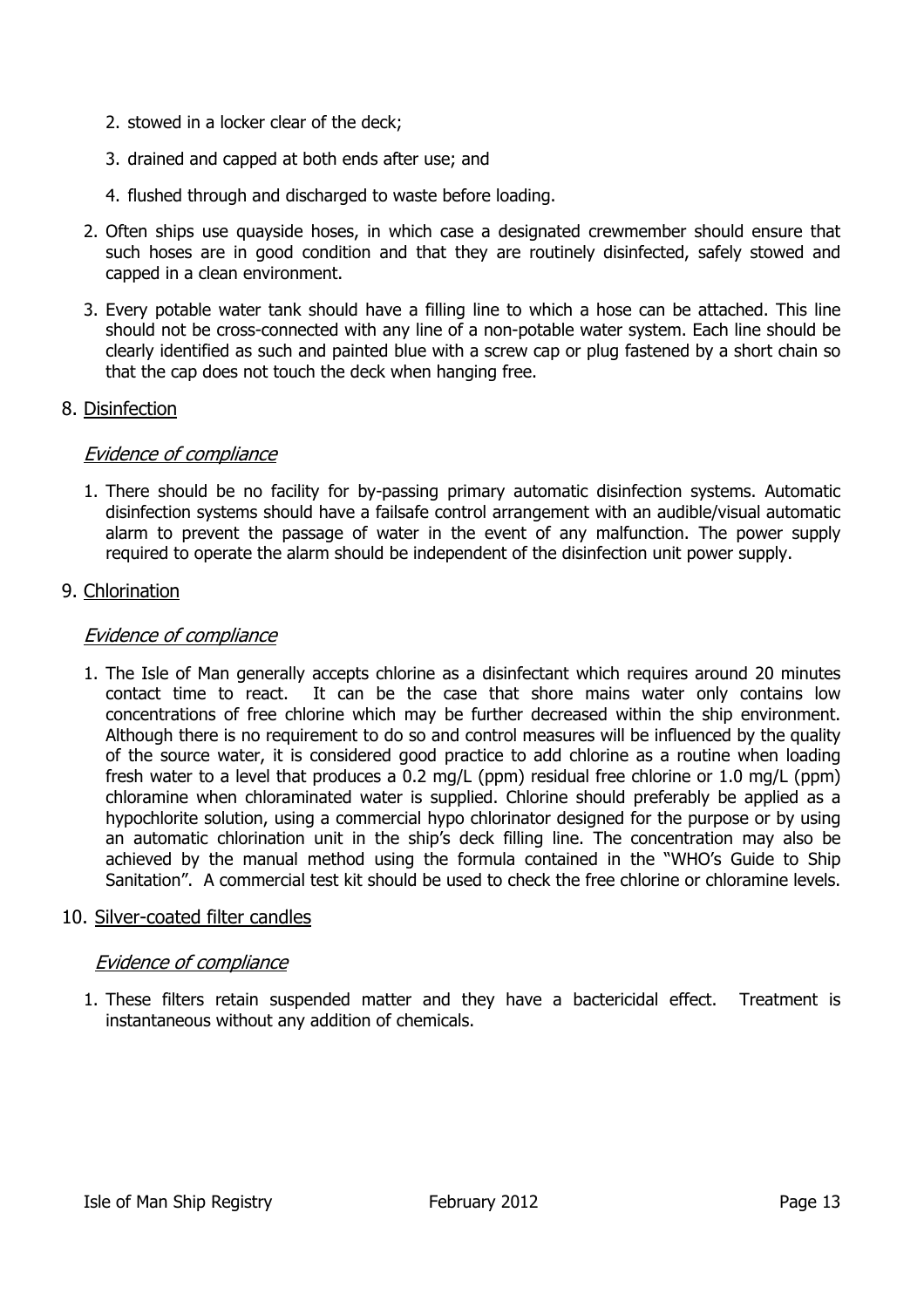## 11. Electro-Silver Ionisation

#### Evidence of compliance

1. Electro-silver ionisation may be used for the automatic disinfecting of fresh water produced on board ships. Units should be set up by the manufacturer to ensure a minimum concentration of 0.1ppm to be added to the water under maximum flow conditions. The minimum time required for silver to take effect is 4 hours after passing through the unit. This should ensure a maximum 0.08 ppm in the system

#### 12. Ultra-Violet Sterilisation

#### Evidence of compliance

1. Although the sterilisation process is instantaneous, ultra-violet steriliser units have no dispersal or residual properties. For this reason UV treatment is generally used only as a supplementary system, fitted downstream of the water tank or supply pump. UV units may however be effective in certain cases where service lines are relatively short. They should be installed so that the direction of flow is vertical to keep deposits in the tubes to a minimum. The water should be continuously circulated in the system through the UV unit. There should be a means to measure the intensity of UV radiation and a switch-off mechanism with an alarm should be fitted in the event of UV radiation being too weak. The performance of the tubes should be regularly monitored.

#### 13. Thermal Disinfection (Calefaction)

#### Evidence of compliance

1. Potable water supply lines contaminated with Legionella may not be reliably disinfected by means of chemical agents. Heating the flowing water throughout the distribution system (Legionella tends to grow in dead legs and low-use areas) to a temperature of at least 60°C and maintaining this temperature for 30 minutes is another established method used to destroy the Legionella bacteria. If the water temperature is increased the period for maintaining the temperature will be proportionately reduced. This method may be used in conjunction with chemical treatments.

#### 14. Fresh water production on board

- 1. Sea water that is to be treated on ships should be taken from areas relatively free from pollution, including air pollution. Twenty miles from land is generally considered to be a safe distance but it may be in excess of the twenty miles in some cases. Judgement should be used based on a risk assessment which should include consideration of the possible effect that ship operations might have on the quality of the water intake.
- 2. The seawater inlets (sea chests) should be located forward and if possible on the opposite side of the ship from all overboard waste water and ballast tanks discharge outlets. Sea water should pass through suitable filters before entering the water making equipment.
- 3. The manufacturer's operating instructions should be clearly posted in the plant room and strictly followed.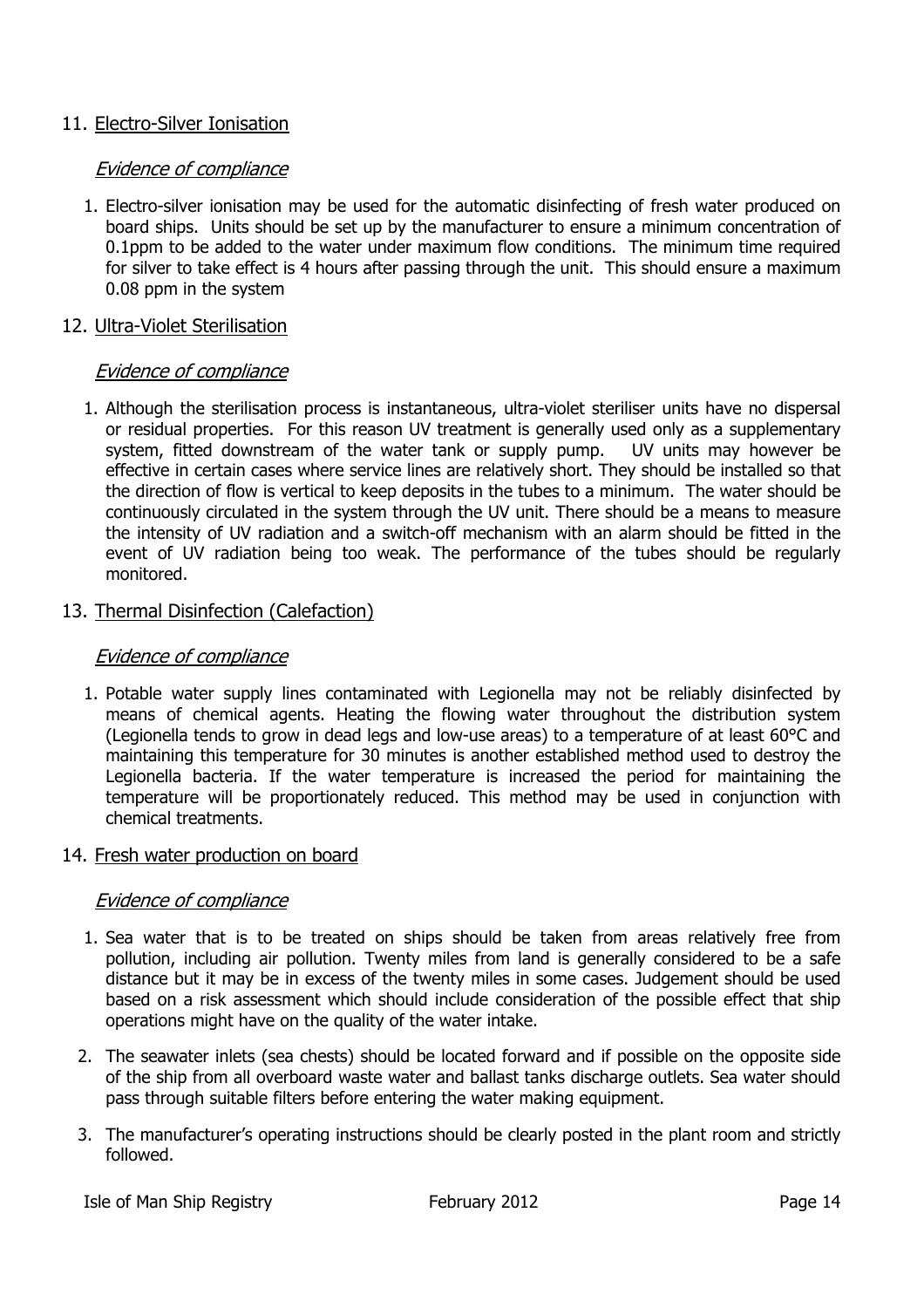- 4. By-passes should not be installed around treatment units except where necessary as part of the treatment process. There should be an adequate store of spare replacement parts particularly for any vital or fragile parts. Distillation units should indicate low range salinity levels, operational temperature levels and have an automatic discharge to waste. They should also have an alarm with trip setting or equivalent.
- 5. Any chemicals used in an injection system to a sea suction intended to prevent the growth of organisms in the ship's piping system serving water making plant should be suitable for that purpose.
- 6. High pressure distillation and reverse osmosis plants are highly effective in removing microorganisms and chemical constituents. They can therefore be employed as a single treatment so long as they remain effective. There is a need for highly reliable on-line monitoring linked to rapid management intervention. They can however be combined with the application of a low level of residual chlorine or other equivalent disinfectant. Because low pressure evaporators operate at lower temperatures, this type of plant should be fitted with an automatic disinfecting unit, generally chlorine or electro silver ionisation is used, before it is pumped to the storage tanks.
- 7. Desalinated water effectively demineralises the seawater which makes it corrosive with the potential to damage lines, tanks etc. Also the taste of desalinated water is bland, and may be considered unpalatable. Appropriate stabilising and mineralising chemical treatments should therefore be applied before the water is passed into the storage tank.

## 15. Filtration

## Evidence of compliance

1. Filters should be used only where necessary as part of a purification system that includes disinfection. Terminal or tap filters often collect bacteria and accelerate its growth and for this reason their use should be discouraged unless they can be disinfected or replacement cartridges are used. Filters should be maintained or replaced according to manufacturer's instructions.

## 16. Water storage and distribution systems

- 1. Potable water storage tanks
	- 1. Storage tanks should normally be sited above the inner bottom and independent of the hull and not adjacent to tanks containing oil. They should be sited and be of such dimensions that they are readily accessible to facilitate inspection, cleaning and coating.
	- 2. Tanks should be clearly marked "Potable Water". They should be used in regular rotation to avoid stagnation.
	- 3. Storage should normally never be less than a 2 day supply. Consideration should be given to the size of the ship's complement of officers and crew, the maximum number of passengers, the time and distance between ports of call and the availability of water suitable for treatment with facilities aboard. Storage may be decreased if the water supply can be supplemented by water produced by water making plants, but only to the amount that can be reliably supplied by the water making plant.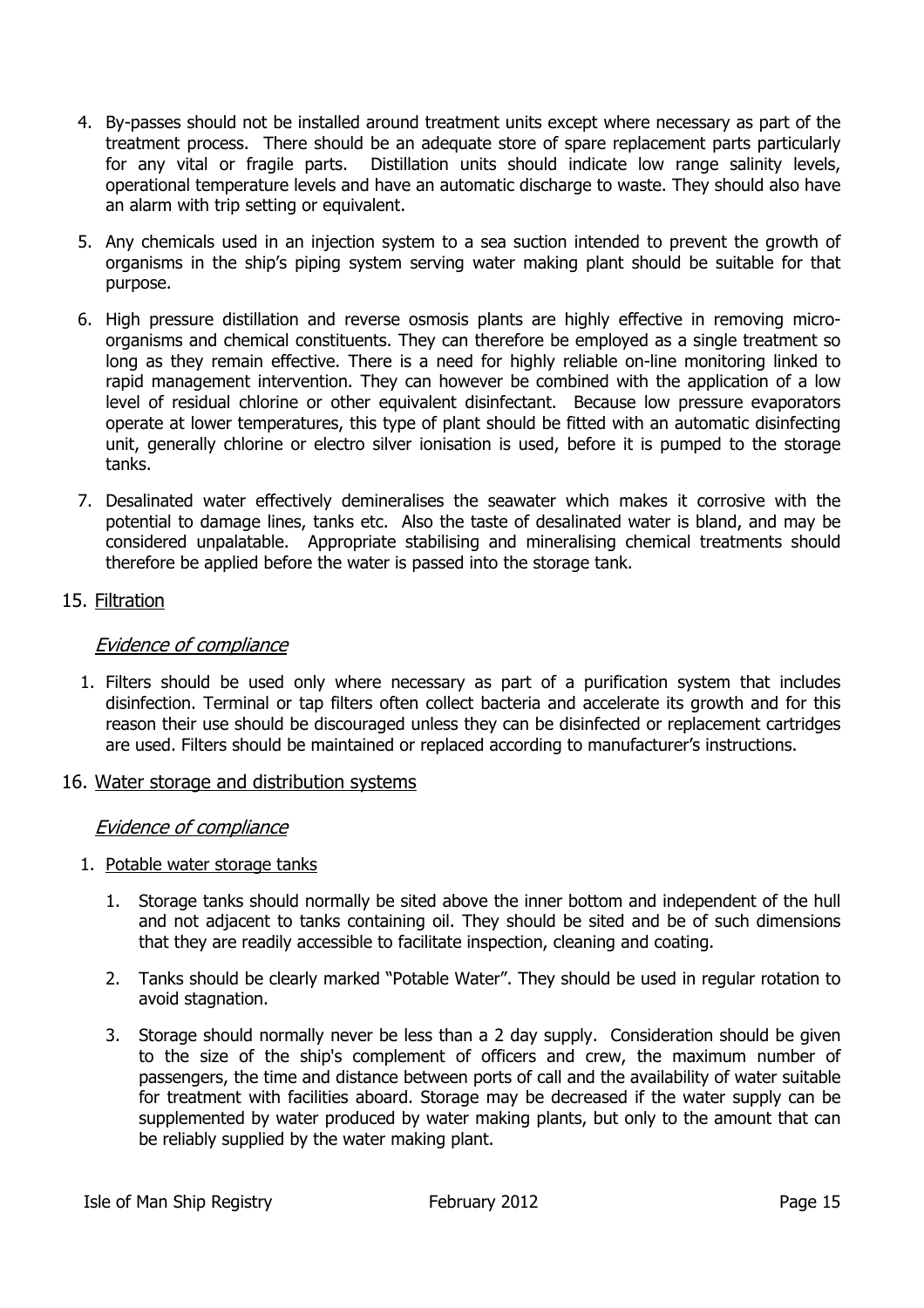4. Coatings systems other than cement should be specially developed for use in potable water tanks. Manufacturer's recommendations for application and drying or curing of the coating must be followed. All items that penetrate the tank, for example bolts, pipes, pipe flanges should be coated with the same product.

#### 2. Distribution systems

- 1. The freshwater distribution pumps should not be capable of being connected to any other service. The suction lines of the pumps should not be cross-connected with the piping or storage tank of any non-potable-water system. Lines should not be submerged in bilge water, or pass through tanks storing non-potable liquids. Overflows, vents and drains from tanks, and drains from the distribution system (including any treatment plant) should not be connected directly to sewage drains.
- 2. Potable water piping should be painted or hatched blue. If the direction of flow is important, this shall be shown by means of an arrow pointing in the respective direction. Potable water outlets should be labelled POTABLE WATER. All non-potable outlets should be labelled UNFIT FOR DRINKING. If hot water piping and cold water piping run adjacent to one another, appropriate thermal insulation should be carried out.
- 3. Calorifiers and pressure tanks should be fitted with efficient connections at the lowest point of the unit so that loose scale or sludge can be completely drained off after cleaning and maintenance. They should have adequate access to enable thorough cleaning.
- 4. The design of the distribution system should provide maximum circulation, avoiding dead legs and optimum conditions for bacterial growth (15°C to 50°C). The risk increases where sections of the system are not kept in continuous use. To minimise the risk a ring main system with circulation pumps in hot and cold water lines should be considered for large scale demand such as passenger ships for example.
- 5. Corrosion and scale inhibitors if used should be suitable for use in fresh water systems.

## 3. Taps and other fixtures

1. Fixtures should be resistant to the corrosive effects of salt water and saline atmosphere and fit for use with fresh water systems. They should be easy to clean and designed to function easily and efficiently. Approved mixer taps should be fitted to showers and it is recommended that hand wash basins should have hot and cold mixer taps.

## 17. Maintenance of water systems

## Evidence of compliance

1. All elements of the freshwater production, treatment and delivery system including filters, pumps, calorifiers, pressure tanks etc should be inspected, cleaned, flushed out, or items replaced where appropriate, according to the manufacturer's instructions and the planned maintenance system.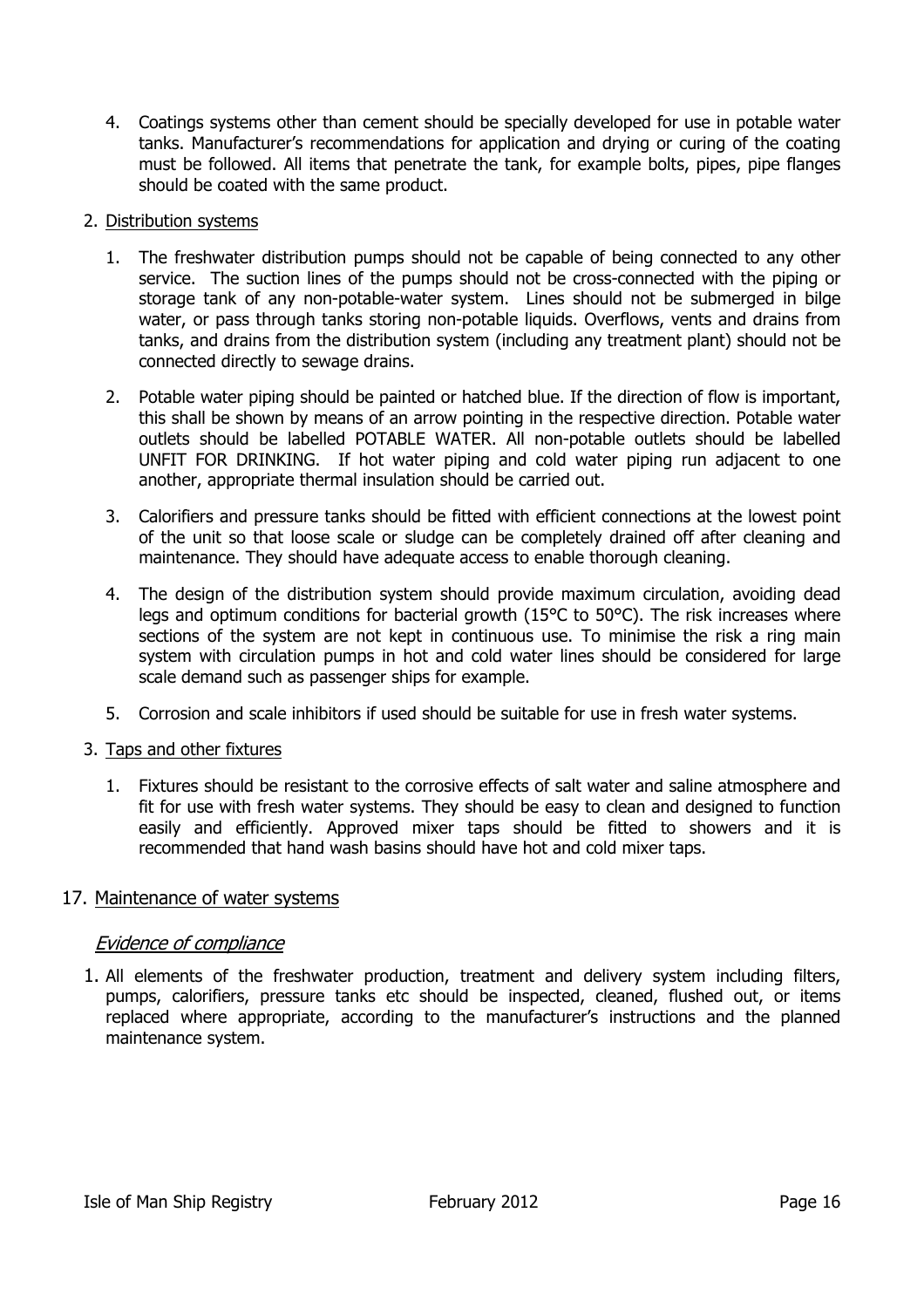The following should be taken into account when maintaining fresh water tanks and distribution systems:

## Freshwater Storage Tanks (FW tanks)

Persons inspecting or working in freshwater tanks should wear clean protective clothing and footwear which has not been used for any other work area and they should not be suffering from any skin infection or communicable disease.

| <b>Actions</b>                                                                                                                                                                                                                                                                                 | <b>Intervals</b>                      |
|------------------------------------------------------------------------------------------------------------------------------------------------------------------------------------------------------------------------------------------------------------------------------------------------|---------------------------------------|
| To be thoroughly pumped out and where necessary hosed prior<br>to refilling.                                                                                                                                                                                                                   | 6 monthly                             |
| To be opened up, emptied, ventilated inspected and thoroughly<br>cleaned, recoated as necessary, aired and refilled with clean<br>freshwater chlorinated to a concentration of 0.2ppm free<br>chlorine. The cleaning process should include disinfection with a<br>solution of 50ppm chlorine. | 12 monthly                            |
| The system (from machinery space to furthest outlets) should be<br>charged with super-chlorinated freshwater at a concentration of<br>50ppm for a period of 12 hrs and then completely flushed out<br>and refilled at 0.2ppm residual free chlorine.                                           | Refit or drydock                      |
| Pressure Tests on all FW tanks (After the pressure test, the<br>system to be thoroughly flushed with potable water).                                                                                                                                                                           | Intervals not greater than<br>5 years |

## Distribution Systems Maintenance

| <b>Parts</b>        | <b>Actions</b>                                                                                                                                                                                                                          | <b>Intervals</b>                                                |
|---------------------|-----------------------------------------------------------------------------------------------------------------------------------------------------------------------------------------------------------------------------------------|-----------------------------------------------------------------|
| <b>Filters</b>      | Clean                                                                                                                                                                                                                                   | Monthly or according to<br>manufacturer's instructions          |
|                     | Change                                                                                                                                                                                                                                  |                                                                 |
| UV exposure<br>area | Clean                                                                                                                                                                                                                                   | According to<br>manufacturer's instructions                     |
| Calorifiers         | To be opened up, inspected scaled and cleaned.<br>Before draining temperatures should be raised to<br>70°C for at least an hour to ensure destruction of<br>bacteria which may have colonised the lower and<br>cooler zone of the unit. | Periodically (general<br>recommendation - annual<br>inspection) |
| Shower<br>heads     | Particularly in accommodation that has been out<br>of use for an extended period. Clean in a 50ppm<br>chlorine solution.                                                                                                                | 3 monthly                                                       |
| <b>FW Hoses</b>     | Flush and fill with 50ppm chlorine solution and<br>allow to stand for at least an hour before<br>emptying and stowage.                                                                                                                  | 6 monthly or more<br>frequent if required.                      |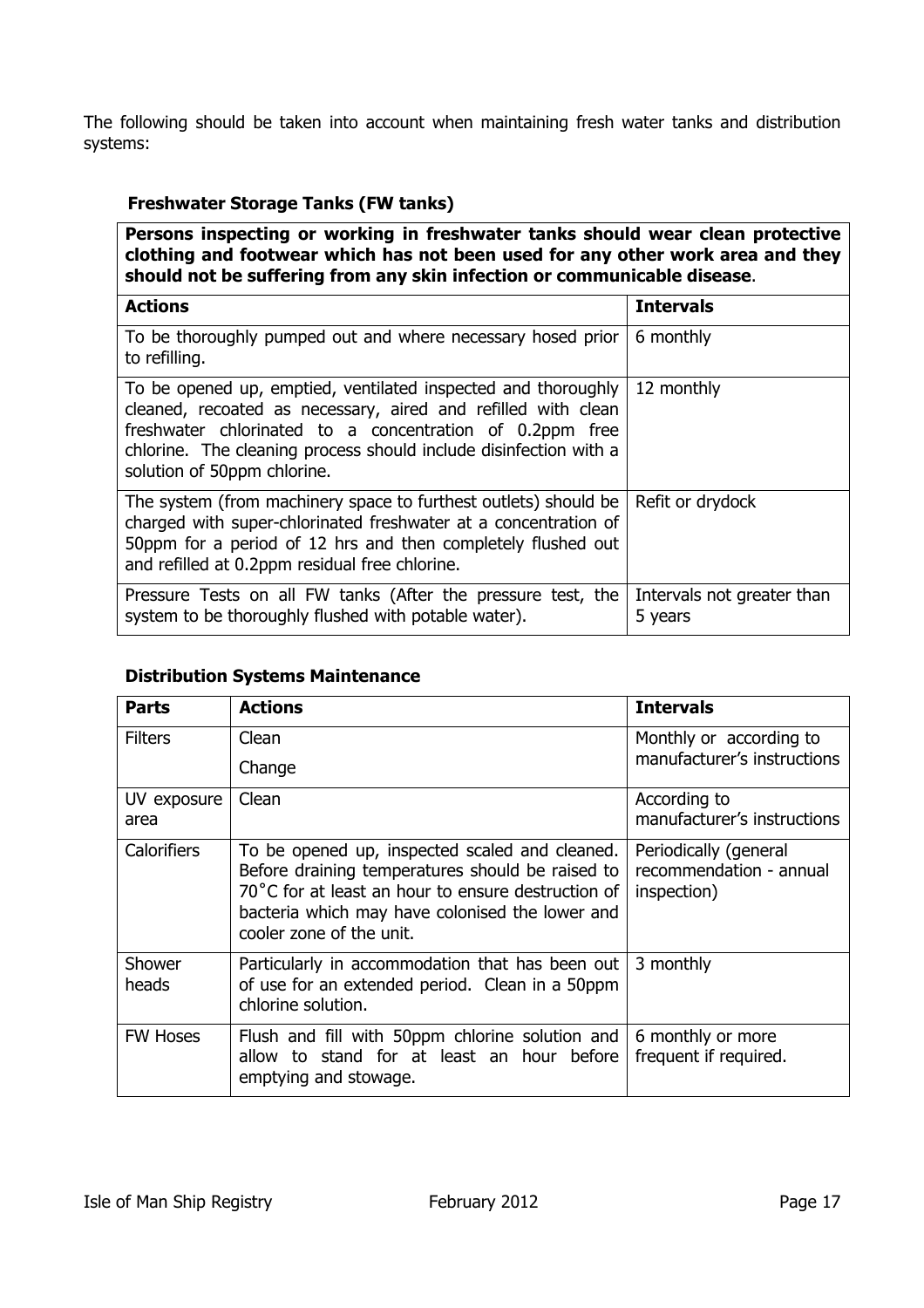### 18. Inspection requirements

#### Evidence of Compliance

- 1. Inspections should be carried out by or under the authority of the Master, at intervals not exceeding 7 days. The matters to be inspected should include as a minimum:
	- 1. supplies of food and drinking water;
	- 2. all spaces and equipment used for the storage and handling of food and drinking water; and
	- 3. galley and other equipment for the preparation and service of meals.
- 2. The officer carrying out the inspections should be accompanied by at least one other seafarer involved in catering. Records of the inspections should be kept on board and contain the following information:
	- 1. time and date of inspection;
	- 2. name and rank of persons making the inspection; and
	- 3. any findings recorded in the Isle of Man official log book.

#### 19. Health and Safety

- 1. Adequate care should be taken when handling chemicals or biological agents, for example chemicals, corrosion inhibitors, filters etc. Suitable risk assessments and control measures should be applied.
- 2. The rules for classification and construction of seagoing ships stated by the relevant classification societies should be observed. Reference should also be made to the following British Standards in relation to sanitary design and construction of ship water supplies obtainable on the internet at www.iso.org/iso/en/ISOOnline .
- 3. ISO 15748-1: 2002 Ships and marine technology Potable water supply on ships and marine structures – Part 1: Planning and design.
- 4. ISO 15748-2: 2002 Ships and marine technology Potable water supply on ships and marine structures – Part 2: Method of calculation.